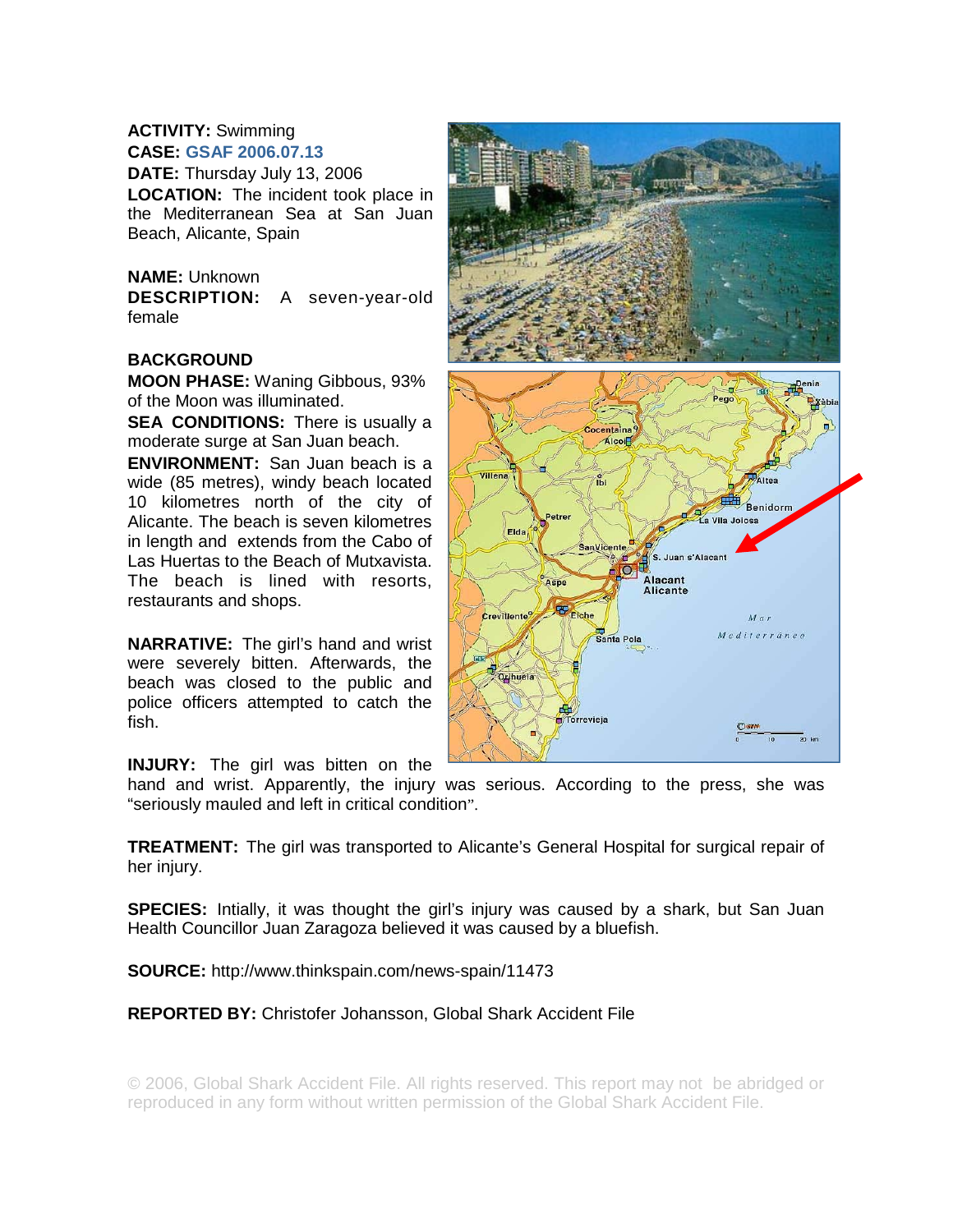

*Weather at Alicante, Spain, on July 13, 2006* 



*A bluefish of this size could inflict a nasty injury on the wrist of a small child.* 



*The photo shows Local Police officers involved in the operation to catch the fish as the beach was closed to the public.* 

© 2006, Global Shark Accident File. All rights reserved. This report may not be abridged or reproduced in any form without written permission of the Global Shark Accident File.